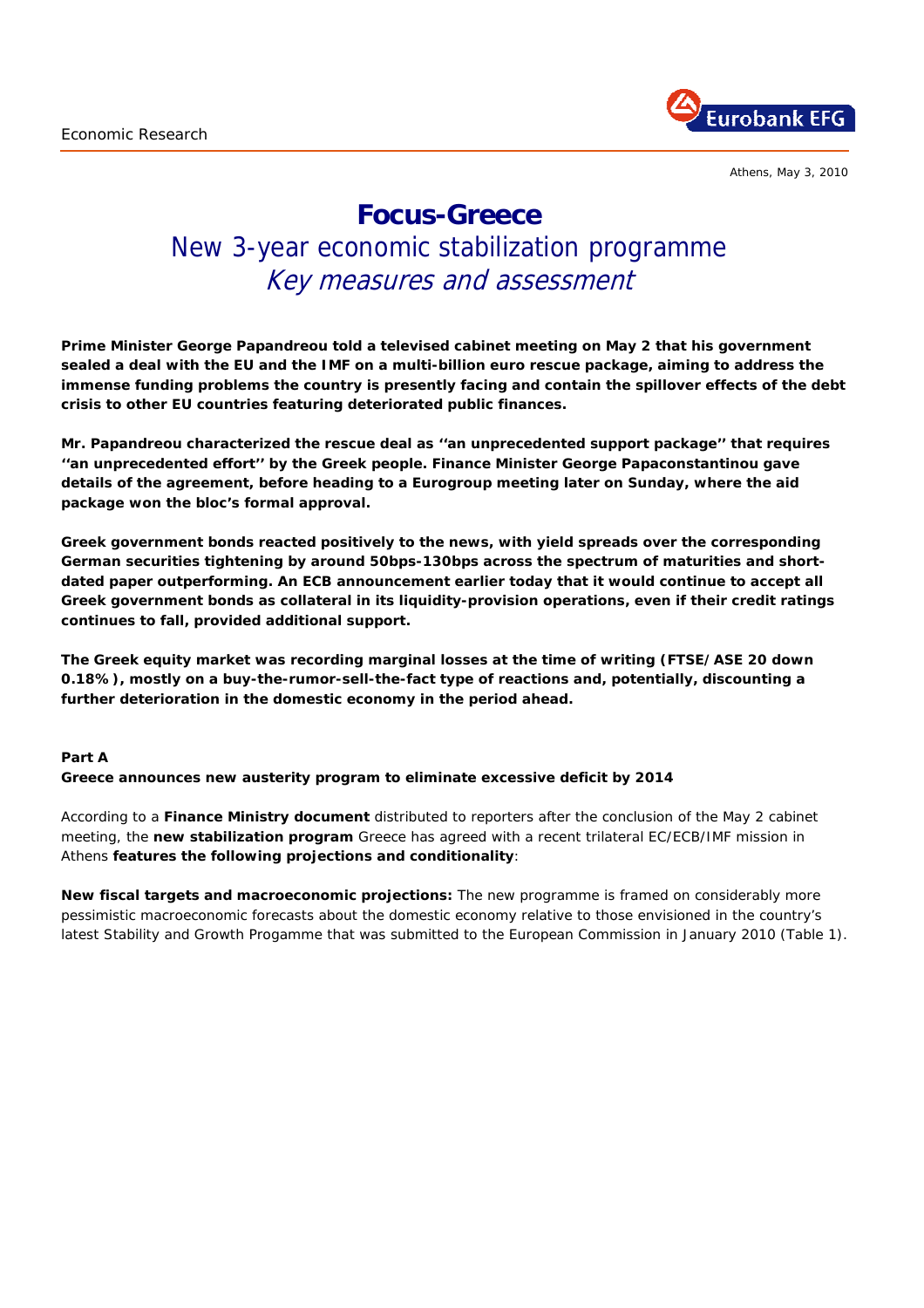

| Table 1: New stabilization programme vs. SGP pesimistic scenario: |        |        |       |       |       |  |
|-------------------------------------------------------------------|--------|--------|-------|-------|-------|--|
| <b>Projections &amp; tragets</b>                                  |        |        |       |       |       |  |
| New Fiscal Adjustment Programme                                   |        |        |       |       |       |  |
|                                                                   | 2010   | 2011   | 2012  | 2013  | 2014  |  |
| Real GDP growth (%)                                               | $-4.0$ | $-2.6$ | 1.1   | 2.1   | 2.1   |  |
| General gvnt deficit (% GDP)                                      | 8.1    | 7.6    | 6.5   | 4.9   | 2.6   |  |
| Public debt (% GDP)                                               | 133.3  | 145.1  | 148.6 | 149.1 | 144.3 |  |
| Previous (pesimistic) scenario - SGP                              |        |        |       |       |       |  |
|                                                                   | 2010   | 2011   | 2012  | 2013  | 2014  |  |
| Real GDP growth (%)                                               | $-0.8$ | 1.0    | 1.5   | 2.0   | n.a.  |  |
| General gvnt deficit (% GDP)                                      | 8.7    | 5.6    | 2.8   | 2.0   | n.a.  |  |
| Public debt (% GDP)                                               | 120.4  | 120.6  | 117.7 | 113.4 | n.a.  |  |

Source: SGP, FinMin

i.

1

**Understandably, the new macroeconomic projections reflect with a greater degree of precision the present views of the IMF and the European Commission regarding the future prospects of the Greek economy under the agreed fiscal consolidation programme.** These are also broadly in line with the current market consensus and Eurobank EFG Research 's latest forecasts published in late March 2010<sup>1</sup>.

Back then, we presented a ''feasible'' scenario envisioning a 2.8 percent real GDP contraction in 2010, followed by a further 1.0 percent output decline in 2011 and a return to positive, but still below-potential, growth trajectory in the period 2012-2013. We also emphasized that risks to our *feasible* scenario were determinedly skewed to the downside and presented a number of conditions under which domestic growth could contract by at least 4 percent points in 2010 (and recover thereafter at a pace slower than that projected in the more optimistic scenario).

Our forecasts also envisioned a peak in the public debt-to-GDP ratio at levels around 133% by the end of 2013. However, as we noted in late March, our forecasts on the evolution of the debt ratio were surrounded by considerable upside risks, not least because of a number of potential additions to the debt stock as a result of outstanding state liabilities to various suppliers and state guarantees on debts assumed by entities in the broader public sector.

Note also that in the late April, Eurostat revised upwards its estimates for Greece's 2009 general government deficit and debt figures (to 13.6%-of-GDP from 12.7%-of-GDP and to 115.1% from 112.6%, respectively*)* and left the door open for additional revisions (to the tune of 0.3-0.5ppts-of-GDP for the general government budget deficit and 5-7ppts-of-GDP for the public debt ratio*). Obviously, these developments render our earlier forecasts on Greece generally consistent with the new stabilization program's projections and thus, our preliminary assessment is that the latter are broadly realistic.* 

**New austerity package envisions €30bn in additional budgetary cuts over a three-year period:** Greece's new stabilization programme aims to cut the budget deficit by €30bn over a three-year period and contains a range of new measures , besides these envisioned in the SGP and the auxiliary budget for 2010, announced by the government in early March*.* Reflecting a more realistic view of the present situation and incorporating the recent upward revisions to the 2009 fiscal data, the new programme targets a reduction in the general

<sup>&</sup>lt;sup>1</sup> Please see Eurobank EFG Research. Greece: Macro Monitor, March 2010.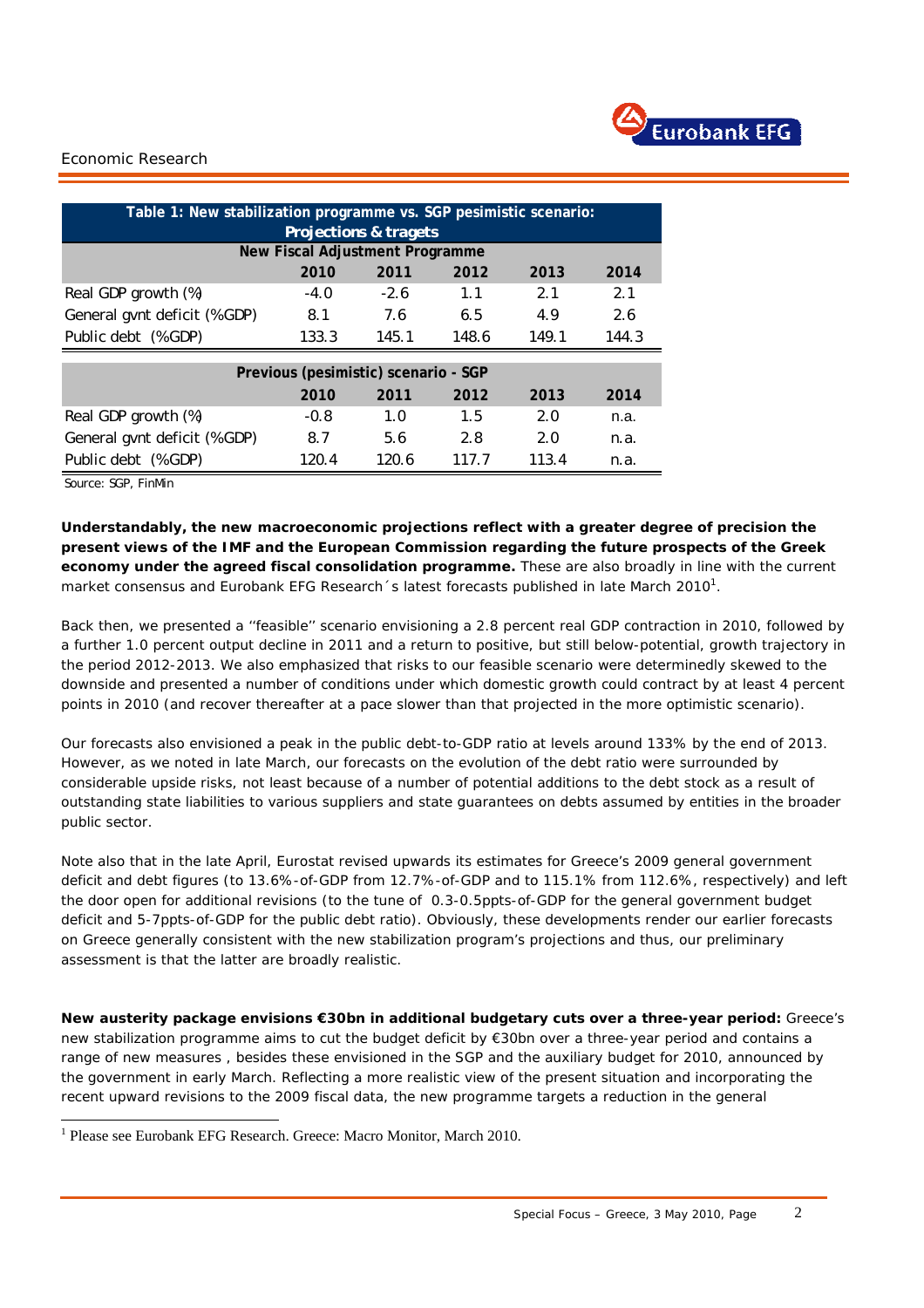

government budget deficit to sub-3.0%-of-GDP levels by the end of 2014 *i.e., two years later than projected in the SGP.* To that end, the targeted fiscal adjustment for 2010 is strengthened with additional *(cost-saving & revenue-generating)* measures, expected to reduce the fiscal deficit by a further €5.8bn *i.e.,* in addition to the adjustment that was foreseen earlier. For the next 3-years, the total fiscal adjustment is expected to be ca €10bn in 2011, €5bn in 2012 and €4.8bn in 2013.

The measures and policies included in the new austerity package cover the following three general areas:

- Measures to facilitate fiscal adjustment
- Measures to boost competitiveness and economic developments
- Measures to strengthen liquidity and capitalization of domestic banks

*(Table 2 at the last page of this document provides a detailed quantitative assessment of the programme over the period 2010-2011)* 

#### **A.1 Fiscal Measures**

### *On the receiving side, the measures are expected lift the general government revenue-to-GDP ratio by 4ppts till the end of 2013, from 37% in 2009. These include:*

- A further rise of 2ppts in the main VAT rate to 23% from 21%, presently. The two lower VAT rates will also be raised (by 1ppt for the current 10% rate and by 0.5ppts for the current 5% rate). The government expects the new VAT hikes to generate additional revues of €0.80bn (or 0.3% of GDP) in 2010 and €1.00bn (or 0.4% of GDP) in 2011.
- Measures to broaden the VAT tax base
- A 10ppts hike in the special taxes on fuels, tobacco products and alcoholic beverages, expected to bring to state coffers additional revenues of €0.45bn (or 0.2% of GDP) in 2010 and €0.60bn (or 0.3% of GDP) in 2011.
- A rise of 10ppts in the special tax applied to a range of luxury goods.
- A one-off tax will be imposed on profitable domestic firms, aiming to generate some €0.60bn ((or 0.3% of GDP) in 2011.
- Licensing and taxation of domestic betting and gaming firms
- Introduction of a ''green'' tax

i.

*On the cost side, the new austerity package aims to reduce the general government expenditure-to-GDP ratio by ca 7ppts by the end of 2013, from around 50% in 2009. The measures include further steep cuts in pensions and public sector wages as well as additional reductions in public investment expenditure. Specifically,* 

The Public Investment Budget (PIB) for 2010 will be reduced by €0.5bn *(or 0.2% of GDP).*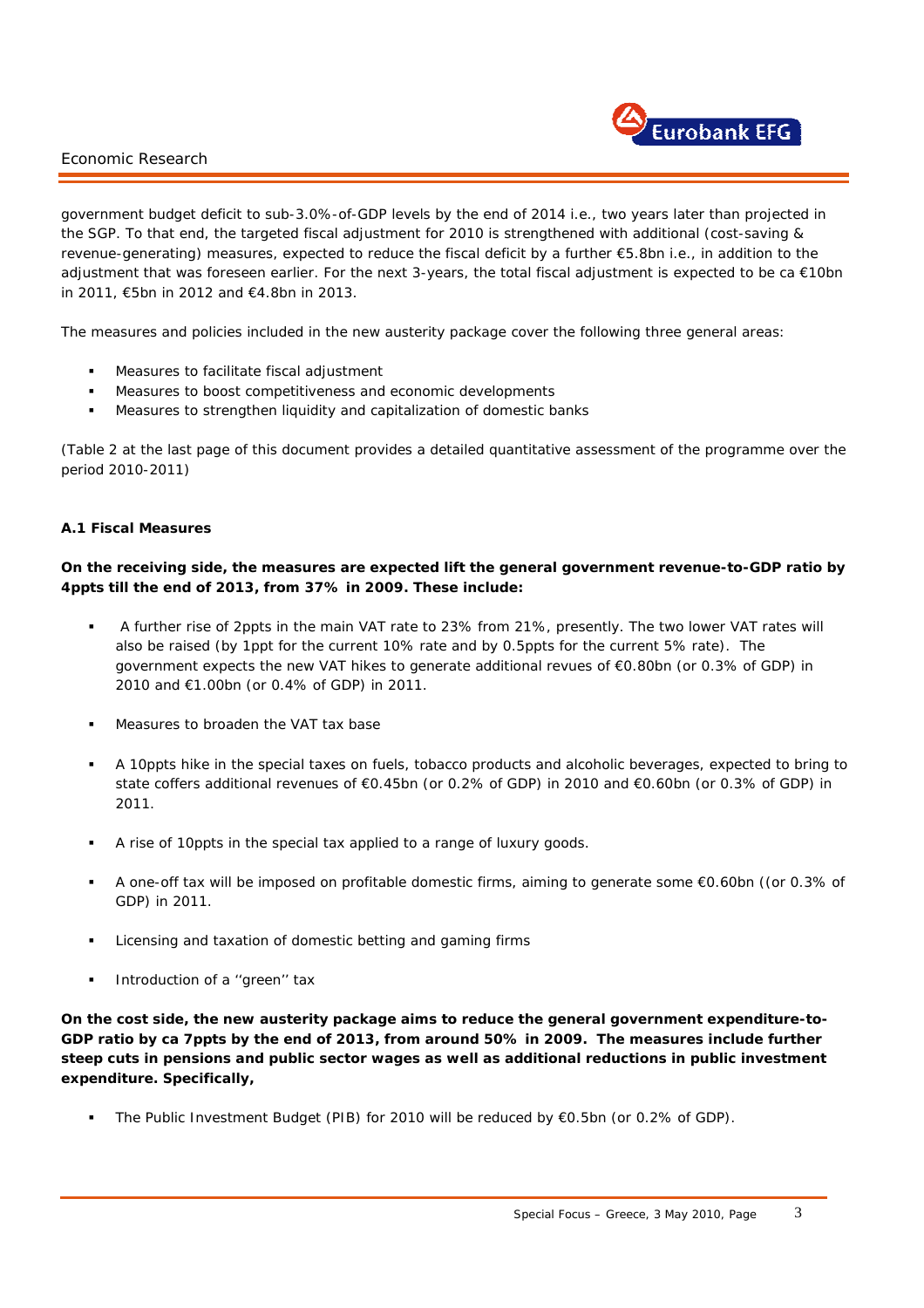

- The 13<sup>th</sup> and 14<sup>th</sup> annual salary installments will be abolished for civil servants earning a gross salary in excess of  $\epsilon$ 3,000/month. For those earning less than the latter amount, the 13<sup>th</sup> and 14<sup>th</sup> salary installments will each be reduced to €500/per employee. Special allowances, which constitute a significant part of the total wage bill, will be cut by a further 8% for civil servants and by 3% for employees in statecontrolled public corporations. These measures are officially expected to generate additional savings of €0.8bn (or 0.3% of GDP) in 2010 and €0.4bn (or 0.2% of GDP) in 2011.
- A 3-year freeze in wages and pensions.
- State- and private-sector pensioners receiving monthly pensions in excess of  $E$ 2,500 will lose their 13<sup>th</sup> and 14<sup>th</sup> annual pension payments. The rest will be receiving  $\epsilon$ 400 for the 14<sup>th</sup> installment (Christmas bonus) and another €400 for the 13<sup>th</sup> installment (€200 in the form of an Eastern bonus plus €200 for the Summer holiday bonus). According to government´s estimates, this measure will generate additional cost savings of €1.5bn (or 0.6% of GDP) in 2010 and €0.5bn (or 0.2% of GDP) in 2011.
- Private-sector employees will continue to receive their  $14<sup>h</sup>$  and  $13<sup>th</sup>$  annual salary payments.
- Postponement of the second tranche of a *solidarity* bonus *(to around 2.5mn lower-income earners),* which is expected to save some €0.4bn (or 0.2% of GDP) in 2010.
- Further cut backs in central government operational costs
- Objective values on property will be raised and will be brought closer to current market levels, in a bid to boost taxable income.
- A tax will be introduced for the legalization of *semi-open* building spaces
- A new law will be introduced to reduce the total number of municipalities to one-third of the existing number.

#### **A.2. Measures to boost competitiveness and enhance medium-term economic growth potential**

The package includes a range of reforms aiming to boost labor market flexibility, enhance competitiveness and restructure the social security system. Among others, these include:

- A new framework for lay-off benefits, the minimum percentage of allowed private sector lay-offs, the minimum wages for persons entering the labor market and chronic unemployed persons.
- New rules for part time employment as well as for the reduction of overtime employment.
- Measures to confront uninsured employment.

i.

• Changes on the unemployment benefits legislation so as to create a safety net for lower incomes.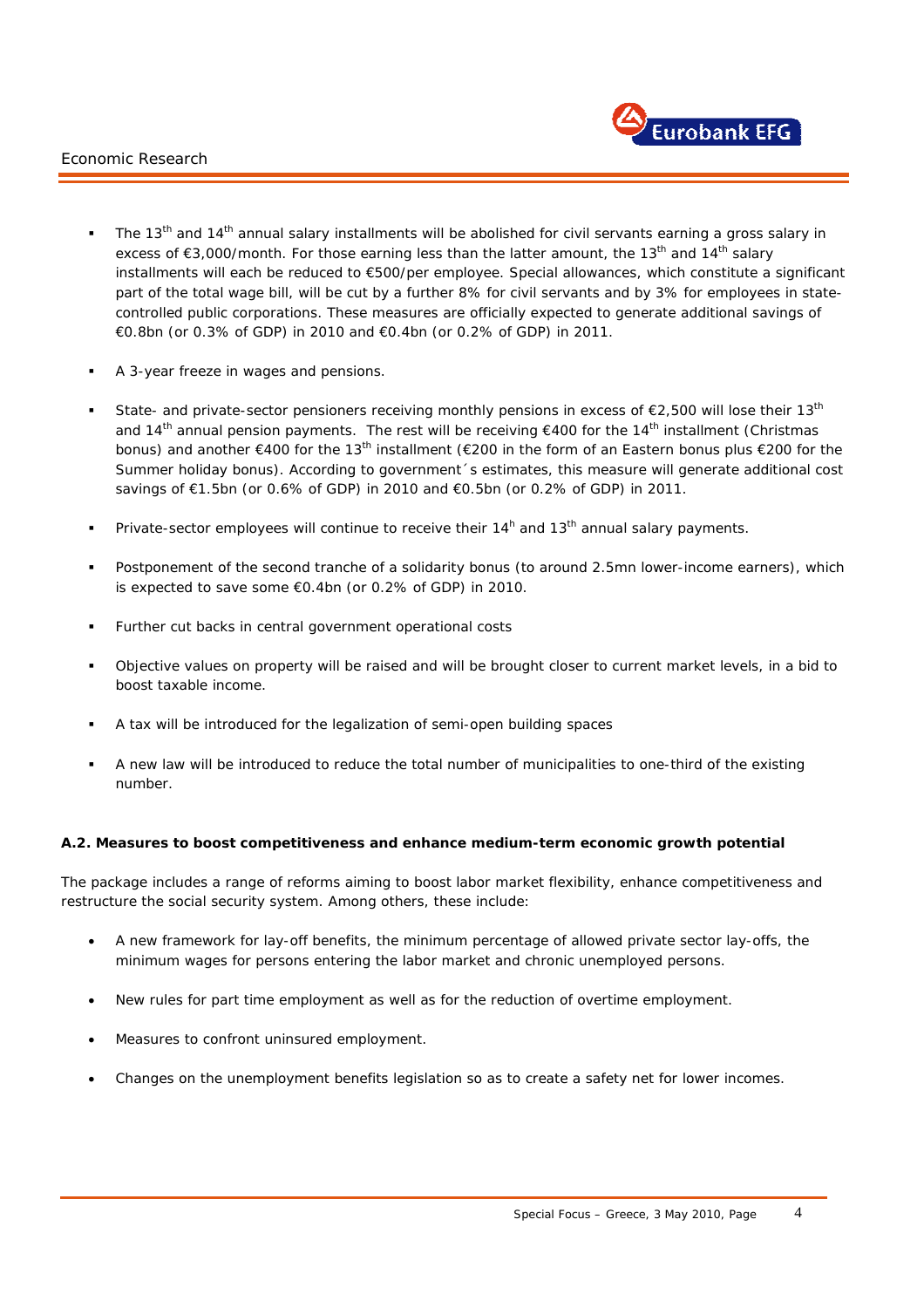i.

1



- Women's minimum retirement age requirement will be set to 65 years. The new rule will be applied during the period 2011-2013.
- Retirement income (pensions) will be calculated on the basis of income earned over the whole employment period and not on income earned over the last few years of employment.
- Retirement income will be automatically adjusted to life expectancy.
- Increase of the minimum contributions period from 37 to 40 years until 2015.
- Increase in the minimum early-retirement age to 60 years. Up to now a number of minimum earlyretirement age requirements existed with an average of 57 years.
- Revisions to the framework concerning disability pensions.
- Minimum retirement income for persons under 65 years of age based on income considerations.
- A reduction in the number of social security organizations (Public Pension Funds)
- A simplification of procedures needed to start-up and operate a new business along with additional measures to reduce red tape in the economy. Note that Greece was ranked in the 109th place in World Bank's 2009 "Doing Business" ranking due to the absence of related reforms<sup>2</sup>. According to MECS, these measures are expected to improve the country´s "Doing Business" rankings by 65 to 70 positions.
- Implementation of the EU Directive for the Services sector. Note here that the EU Services Directive aims to remove the legal and administrative barriers to trade in the services sector across member states. Implementation of the Directive is expected to increase competition in the Greek services sector.
- Revisions to the existing regulatory framework on competition.
- Deregulation of the domestic energy market and reinforcement of the independence of the Regulatory Authority for Energy (RAE).
- Opening up of a range of closed professions. These professions include costal transportation, drugstores, notaries etc. It is expected that the opening up process will increase competition and create new jobs.
- Improvements in the regulatory environment for R&D and innovation.
- Introduction of a new investment law, aiming to attract new foreign investments *(Green investments, telecommunications, etc).*
- Reorganization of the loss-making public railways company, Hellenic Railways Group, and the development of a new business plan in order to make it profitable.

<sup>2</sup> Refer to Greece Macro Monitor (November 2009) for more information on Greece's World Bank "Doing Business" rankings and to Greece Macro Monitor (March 2010) for more information on the measures that intend to boost competitiveness.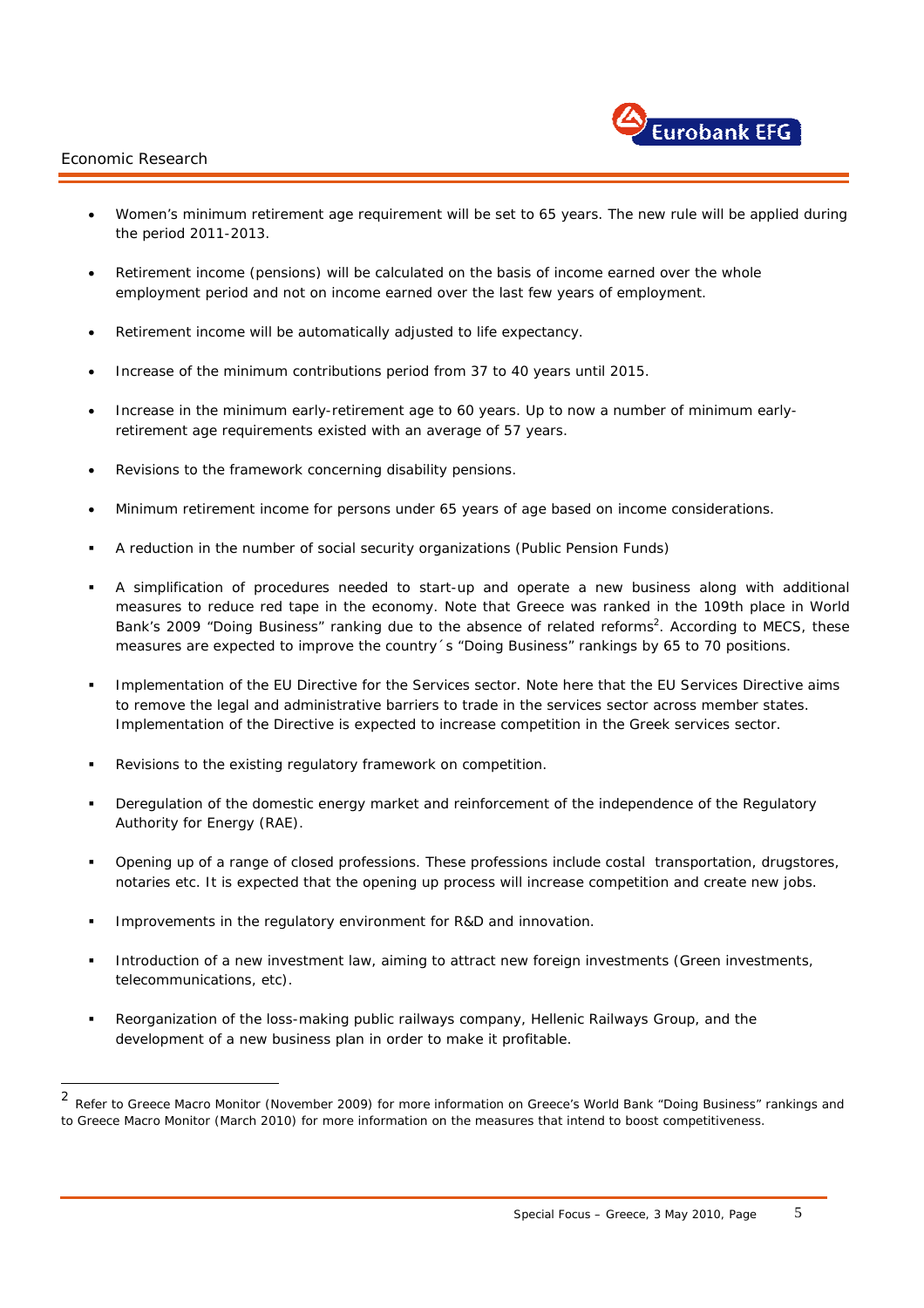

#### **A.3. Creation of a Bank Stabilization Fund**

According to reports, a bank stabilization fund will be created under the supervision of the EU and the IMF. It will operate as a safety net for domestic banks and the financial system as whole. Its funding will come from two sources. The first is the EU/IMF package. €10bn of the total amount of €110bn will be attributed to the bank stabilization fund. The second source is the Greek government's stimulus plan for the banking sector. This plan was firstly introduced in late 2008 amid the world financial crisis and initially included €28bn. Out of this amount some €17bn still remains unused. The major part of these funds is in the form of loan quarantees by the Greek State to the Greek financial institutions ( $\epsilon$  12 bn still remain). The remaining funds are in the form of special securities issued by the Greek State (€3.4 bn remain) and the purchase of preferred stocks by the Greek State (€1.2 bn remain).

#### **Part B**

i.

#### **Size, duration and conditionality of EU /IMF rescue package for Greece**

On the basis of what was agreed by euro zone finance ministers at y-day´s Eurogroup meeting, the following are known with respect to the total size and operational characteristics of the rescue package for Greece:

- A total of €110bn in IMF lending and bilateral loans by Euro zone countries will be available to Greece over the 3-year period of the operation of the agreed stabilization programme.
- Euro zone countries will contribute to the loans according to their respective holdings in the ECB´s capital, with total lending from that source amounting to up to €80bn over a three year period. The rest €30bn of loans will come from the IMF.
- In 2010, Greece will receive up to €30bn from the Euro zone, with the first funds being delivered to Greece before May 19, when a €8.5bn bond matures. We do not yet know the IMF´s contribution during the first year of the support programme, but we assume that this will be flexible (and front-loaded) enough so as to facilitate fulfillment of Greece's roll-over and debt financing needs.
- The cost structure and effective interest rate applied to EU bilateral an IMF loans is already known *(see e.g. Eurobank EFG Research, Latest on the Greek Debt Crisis, April 27, 2010).* All in all, **a)** the EU/IMF loans will come at a much lower cost than that implied by current market funding rates **b)** the annual *effective* cost of IMF loans will be lower than that of EU bilateral loans (by at least 100bps) and **c)** the cost structure of EU/IMF loans is such that gives a strong incentive to Greece to do whatever it takes *(in terms of fiscal consolidation)* to be able to return to financial markets before termination of the 3-year aid programme.
- With respect to conditionality and program monitoring, we understand that Greece's progress with respect to the execution of the stabilization program will be monitored by the EU and the Fund on a quarterly basis. The amount of loans to be paid out will be determined after each quarterly review and additional measures will be requested in case of deviations from the program´s targets.

#### **Part C Our assessment of Greece´s new stabilization programme**

 We believe that the agreed rescue package for Greece *(and the ECB´s latest announcement on collateral rules)* provides a powerful signal that the EU and the IMF are determined to do whatever it takes to stop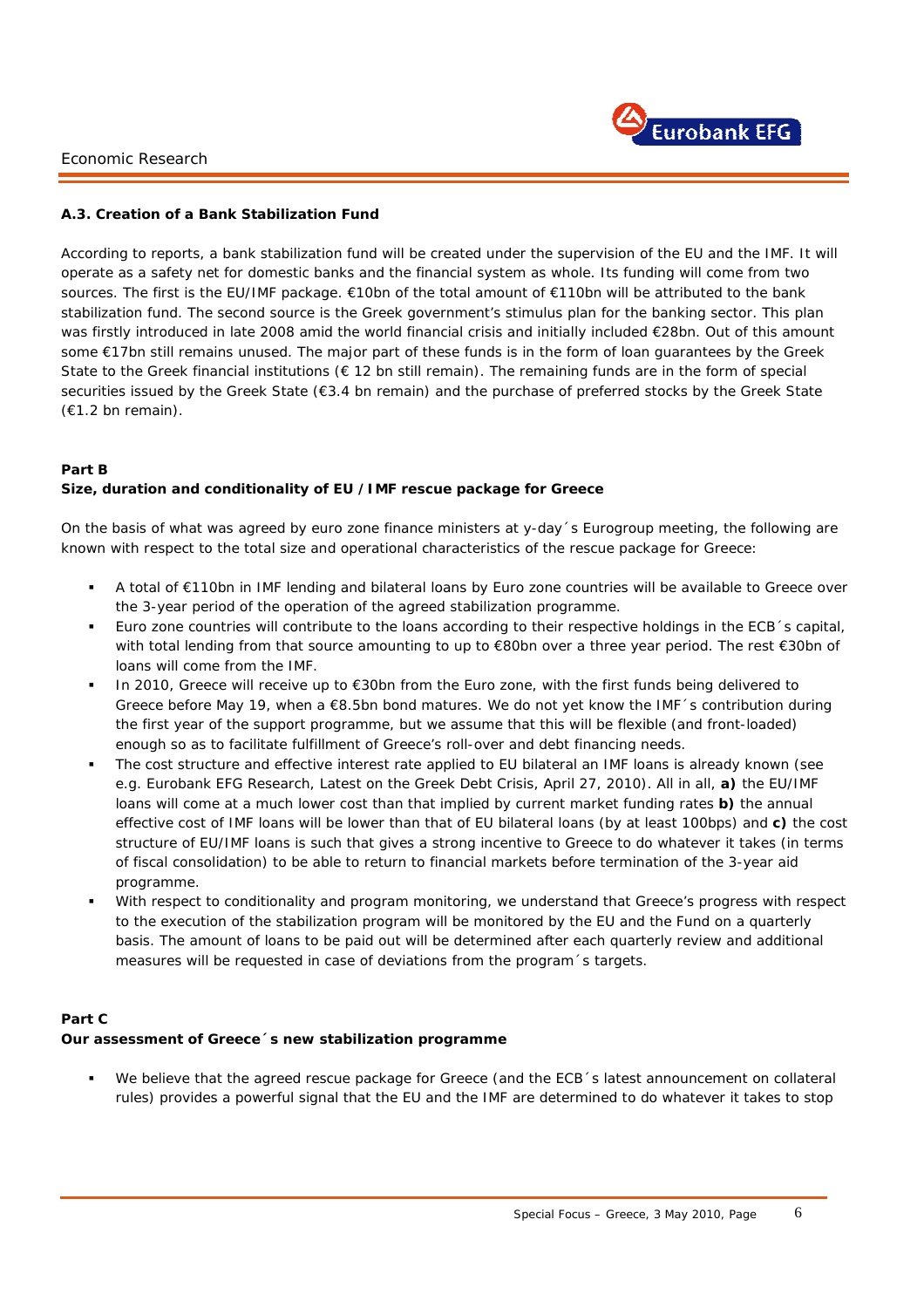

the Greek sovereign crisis from becoming a systemic, an potentially destabilizing, risk for the common currency area and world financial markets.

- We consider the new stabilization programme´s macroeconomic forecasts for Greece to be realistic, and broadly in line with Eurobank EFG Research's latest projections (March 2010).
- Undoubtedly, Greece's new stabilization program is ambitious and likely to prove painful for the domestic economy, at least during the first two years of its implementation. For a medium-term perspective, the measures agreed are necessary to tackle long-standing rigidities in the domestic economy and reduce the severe crowing out of the private sector.
- In our view, there is presently a lot of fat to be cut, especially via measures to downsize the public sector and make it operate more efficiently. A rigorous implementation of such measures and the government's reforms agenda could translate to significant competitiveness gains for the economy in the medium term.
- The measures announced and the IMF involvement in the rescue package are likely to work as a powerful anchor for market sentiment and the implementation of the government´s reforms agenda in the period ahead.
- We continue to see room for a further de-escalation of Greek sovereign debt spreads. However, this will likely prove a gradual progress, contingent on real evidence of a successful implementation of the stabilization program in the months and quarters ahead.

#### **Important days to watch in the period ahead**

**This week:** According to IMF Director, Dominique Strauss-Kahn, the Fund´s board is expected to approve its €30bn portion of loans to Greece by the end of the present week.

**May 5:** European Commission (EC) issues Eurozone spring economic forecasts (pay attention to the relevant figures for Greece)

**May 7:** EU heads of state to endorse May 2<sup>nd</sup> Eurogroup decisions and exchange information on the progress made in terms of parliamentary approval for the loans in respective countries. *(Eurogroup Chairman Jean-Claude Juncker said y-day there was no possibility of the leaders changing the decision).*

**May 9:** German regional elections

**May 10:** Greece needs to pay €2.28bn in coupon payments

**May 15:** Greece to submit to the EC an official report on the budget execution y-t-d and the time line for the implementation of the structural reforms

**May 18:** Scheduled Ecofin meeting

i.

**May 19:** €8.5bn bond redemption in Greece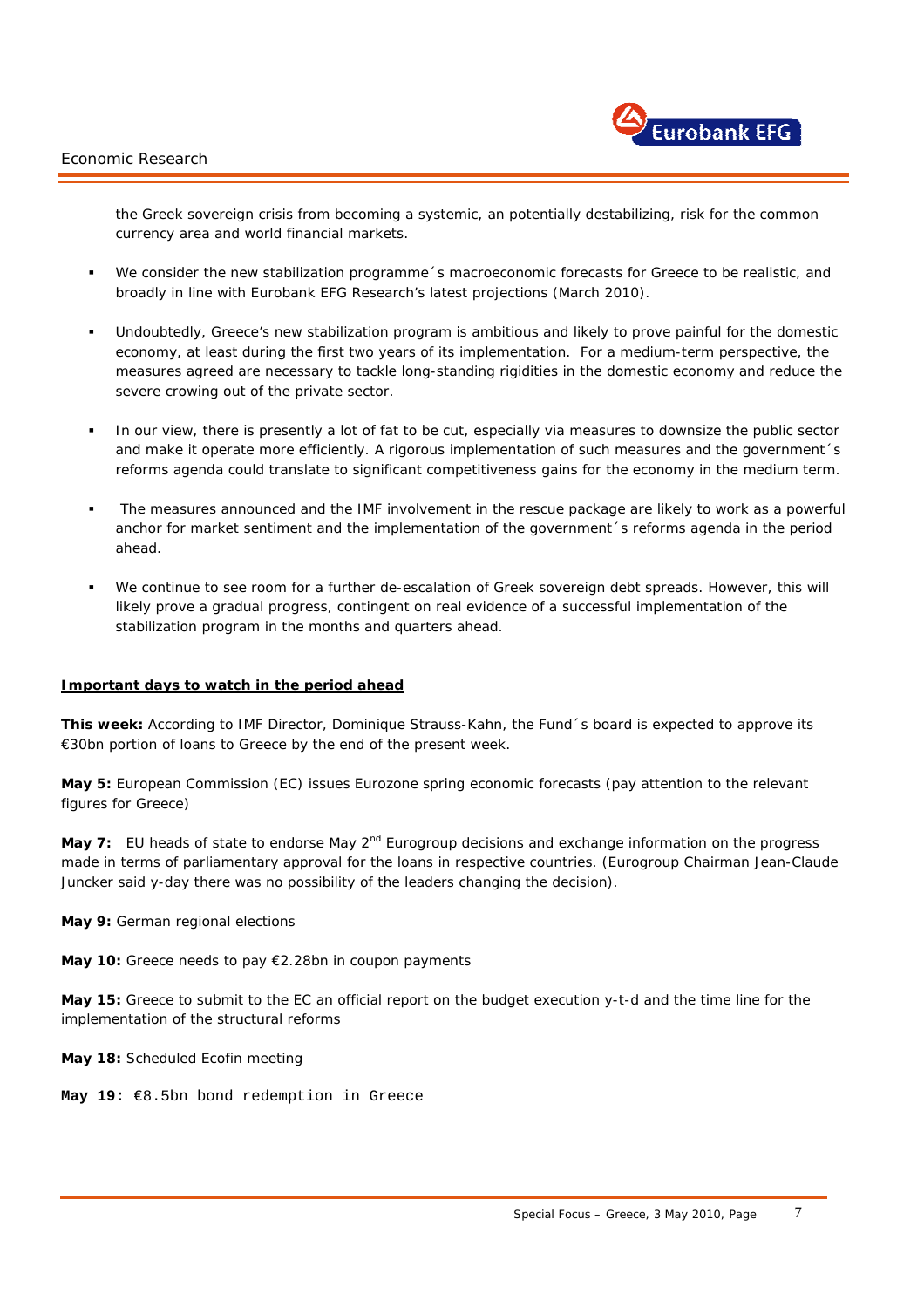

# **Table 2**

| <b>Revenue side</b><br><b>VAT hike</b><br>Increase in excise tax on fuels<br>Increase in the excise tax on tobaco products<br>Increase in the excise tax on alcoholic beverages<br><b>Expenditure side</b><br>Cuts in public-sector wages and special allowances<br>Cuts in government consumption expenditures | 1.25<br>0.80<br>0.20<br>0.20<br>0.05<br>4.55<br>1.10<br>0.70<br>0.35<br>0.40<br>1.50<br>0.50 |
|-----------------------------------------------------------------------------------------------------------------------------------------------------------------------------------------------------------------------------------------------------------------------------------------------------------------|----------------------------------------------------------------------------------------------|
|                                                                                                                                                                                                                                                                                                                 |                                                                                              |
|                                                                                                                                                                                                                                                                                                                 |                                                                                              |
|                                                                                                                                                                                                                                                                                                                 |                                                                                              |
|                                                                                                                                                                                                                                                                                                                 |                                                                                              |
|                                                                                                                                                                                                                                                                                                                 |                                                                                              |
|                                                                                                                                                                                                                                                                                                                 |                                                                                              |
|                                                                                                                                                                                                                                                                                                                 |                                                                                              |
|                                                                                                                                                                                                                                                                                                                 |                                                                                              |
| Tax on high retirement income (LAFKA)                                                                                                                                                                                                                                                                           |                                                                                              |
| Abolishment of 2nd solidarity transfer to lower incomes                                                                                                                                                                                                                                                         |                                                                                              |
| Pension cuts                                                                                                                                                                                                                                                                                                    |                                                                                              |
| Cuts in Public Investment Budget (PIB)                                                                                                                                                                                                                                                                          |                                                                                              |
| <b>Total</b>                                                                                                                                                                                                                                                                                                    | 5.80                                                                                         |
| 2011 Fiscal Measures (bln euros): Overall fiscal adjustment                                                                                                                                                                                                                                                     |                                                                                              |
| <b>Effects from the previous year</b>                                                                                                                                                                                                                                                                           | 2.50                                                                                         |
| <b>VAT hike</b>                                                                                                                                                                                                                                                                                                 | 1.00                                                                                         |
| Increase in excise tax on fuels                                                                                                                                                                                                                                                                                 | 0.25                                                                                         |
| Increase in the excise tax on tobaco products                                                                                                                                                                                                                                                                   | 0.30                                                                                         |
| Increase in the excise tax on alcoholic beverages                                                                                                                                                                                                                                                               | 0.05                                                                                         |
| Cuts in public-sector wages and allowances                                                                                                                                                                                                                                                                      | 0.40                                                                                         |
| Cuts in Public Investment Budget (PIB)                                                                                                                                                                                                                                                                          | 0.50                                                                                         |
| <b>Revenue side</b>                                                                                                                                                                                                                                                                                             | 5.00                                                                                         |
| Taxation of unlinsenced buildings                                                                                                                                                                                                                                                                               | 1.30                                                                                         |
| Taxes on luxury goods                                                                                                                                                                                                                                                                                           | 0.10                                                                                         |
| New accounting framework for the determination of taxable income                                                                                                                                                                                                                                                | 0.05                                                                                         |
| New taxes on gaming companies                                                                                                                                                                                                                                                                                   | 0.20                                                                                         |
| Revenues from gambling licenses                                                                                                                                                                                                                                                                                 | 0.50                                                                                         |
| One-off tax on profitable firms                                                                                                                                                                                                                                                                                 | 0.60                                                                                         |
| Revenues from changes in VAT legislation and the enlargement of the tax basis                                                                                                                                                                                                                                   | 1.00                                                                                         |
| Green taxes                                                                                                                                                                                                                                                                                                     | 0.30                                                                                         |
| Revenues for a new accounting system for the determination of taxable income (Objective                                                                                                                                                                                                                         |                                                                                              |
| Criteria)                                                                                                                                                                                                                                                                                                       | 0.40                                                                                         |
| Increase of real estate objective values                                                                                                                                                                                                                                                                        | 0.40                                                                                         |
| Taxes on in kind income                                                                                                                                                                                                                                                                                         | 0.15                                                                                         |
| <b>Expenditure side</b>                                                                                                                                                                                                                                                                                         | 2.15                                                                                         |
| Intermediate consumption                                                                                                                                                                                                                                                                                        | 0.30                                                                                         |
| Reduction of wage expenditures                                                                                                                                                                                                                                                                                  | 0.10                                                                                         |
| No pay rises in retirement income                                                                                                                                                                                                                                                                               | 0.10                                                                                         |
| Reduction in expenditure via the "Kallikratis" programme for municipalities                                                                                                                                                                                                                                     | 0.50                                                                                         |
| Tax on retirement income (LAFKA)                                                                                                                                                                                                                                                                                | 0.15                                                                                         |
| Cuts in Public Investment Budget (PIB)                                                                                                                                                                                                                                                                          | 1.00                                                                                         |
| 9.65<br><b>Total</b>                                                                                                                                                                                                                                                                                            |                                                                                              |

Source: Finance Ministry

i.